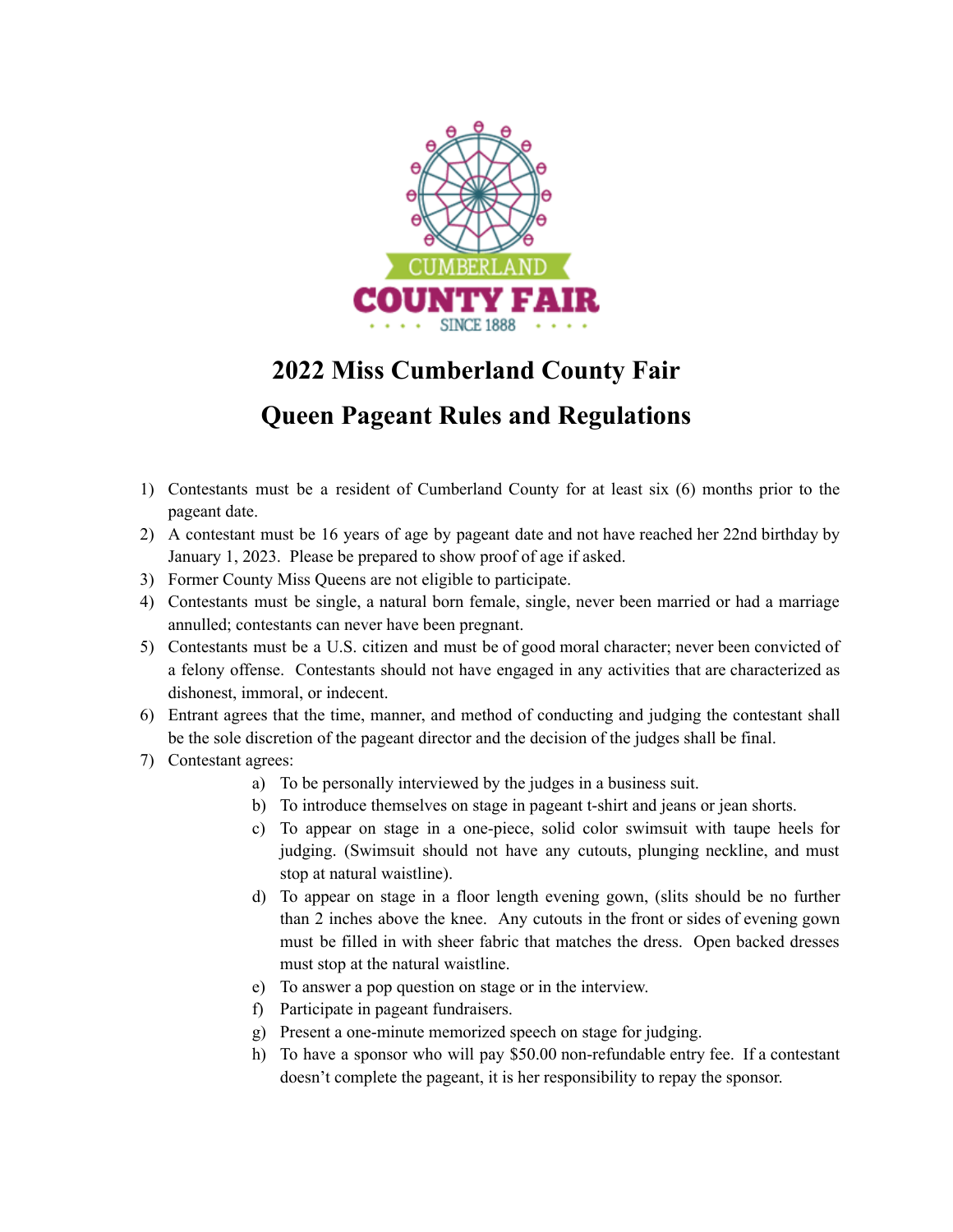## **ALL CLOTHING AND SHOES MUST BE CHECKED, TRIED ON PRIOR TO DRESS REHEARSALAND APPROVED BY THE PAGEANT DIRECTOR. NO EXCEPTIONS!**

- 8) All contestants will limit themselves to one hole/piercing on each ear lobe. All other piercings must be approved by the Pageant Director. All tattoos must always be covered up during any events.
- 9) If chosen as the 2022 Miss Cumberland County Fair Queen, you agree to represent Cumberland County and compete for the title of Miss Illinois County Fair Queen. This contest will be held in January, 2023 in Springfield, Illinois. The Queen will be accompanied by at all times the Pageant Director or Fair Board Member or by a chaperone approved by the Pageant Director at any time she is representing the Cumberland County Fair. This is a four-day event (Thursday-Sunday). No parents are allowed to have contact with the Queen until Friday evening at the Fair Board sponsored dinner and then not until after pageant. This is per State Rules. If selected as State Queen, she will be required to stay through Monday.
- 10) The 2022 Miss Cumberland County Fair Queen must be available during the week of the Cumberland County Fair (August 13 - 20) for various activities and agrees to participate in functions which may arise during the year. Activities connected with the Cumberland County Fair should take precedence over all other personal appearances and activities. She agrees to not enter any other beauty pageants except the Illinois County Fair pageant throughout her reign. With the exception of High School or College Homecoming Queen or High School Prom Queen.
- **11) The Queen must be always accompanied by a chaperone during the week of the fair and at any appearances when she is wearing her crown and sash. The Pageant Director or chaperone approved by the Pageant Director will always accompany the Queen. The Queen disciplinary action up to and including removal of title.**
- 12) The Queen will attend the Illinois State Fair, Illinois State County Fair Day in August 2023 with the Pageant Director.
- 13) In the case of marriage, pregnancy, living with a partner or any other reason the Queen is unable to fulfill her obligations as the reigning Queen, or any reason in which the Cumberland County Fair Board deems unacceptable of a Queen, the queen will relinquish her title immediately, and all privileges connected with the title, along with prizes awarded to her, and a runner-up shall be awarded all prizes as if she were chosen queen on pageant night. This includes crown, sash, trophy, banner, scholarship, and every gift not inscribed with her name. She shall be succeeded by the next eligible contestant.
- 14) Entrant agrees to abide by all rules the county and State contest have set.
- 15) Entrants must be present at all mandatory meetings/practices. All cell phones should be turned off. These practices will be for interview practices, speech practices, stage presentation, and approval of clothing you are planning to wear for the pageant. All clothing will be checked, tried on and approved by the Pageant Director before the pageant. Pageant rehearsals are mandatory! Pageant day is Tuesday, August 16th at 6:30 pm. Interviews will be that day, time TBA, no cell phones will be allowed. Furthermore, cell phones are not allowed in dressing trailers or backstage. Phones must be turned off and can be placed in a basket with stage crew. The entrant may pick one person to be backstage with them to help the contestant the night of the pageant (this person cannot be a parent).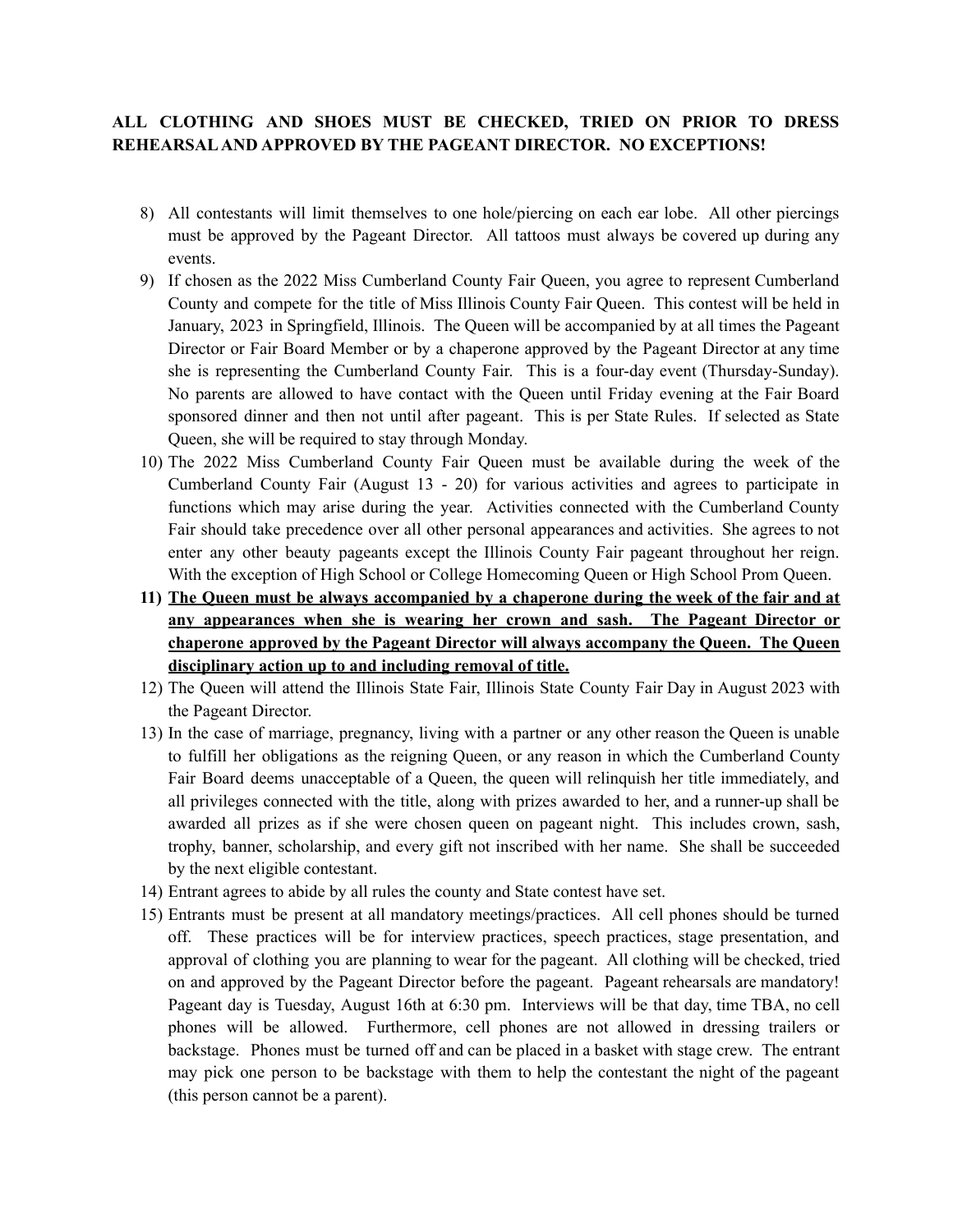- 16) Parents will not be allowed at practices or near dressing trailers.
- 17) Illegal drugs, alcohol, and smoking will not be tolerated. The Queen will not partake of alcoholic beverages and will refrain from smoking while representing the Cumberland County Fair throughout her reign.
- 18) All personal appearances as Queen shall be approved in advance by the Pageant Director and the Cumberland County Fair Board as well as photo sessions and photos released must be approved in advance.
- 19) The newly selected Queen will be required to help collect prizes for next years Miss Cumberland County Fair pageant.
- 20) The Queen agrees to write personal thank you notes to individuals, businesses and sponsors that made me feel welcome, performed a service to the fair, or donated to the pageant during fair week and will continue throughout the entire year of my reign. The thank you notes from fair week will be sent out no later than August 31, 2022 including a thank you to be published in the local papers (Greenup Press, Toledo Democrat and Neoga News). Throughout the year, the Queen will send out thank you notes within (10) days of events, gifts, donations, etc.
- 21) While representing the Cumberland County Fair, the Queen shall refrain from texting or talking on the phone, unless excused by the Pageant Director at events.
- 22) The Queen will refrain from public displays of affection at any time she is representing the Cumberland County Fair at events.
- 23) All social media posts, comments, or shares should be respectful and tasteful. If a contestant or Queen is found to have inappropriate social media content, it may result in disqualification or relinquishment of her title.
- 24) If for any reason the Queen is unable to fulfill her duties and obligations as the reigning Queen, or if the Fair Board or Pageant Director deem her unacceptable, she must relinquish her title and all gifts and prizes awarded to her
- 25) Good moral character is expected at ALL times by contestants/Queens. If a contestant displays poor moral character, the Pageant Director or Fair Board has the right to disqualify the contestant prior to the pageant on August 16, 2022. In addition the Fair Board has the discretion to remove the title from the Queen if integrity is not upheld.
- 26) Contestants as well as the Queen agree to not defame the pageant, the Cumberland County Fair, Fair Board Members, Pageant Director, Pageant Crew, committee, any other contestants and/or any other pageants that may be attended.
- 27) Any lost, stolen or damaged items during practices or pageant is not responsibility of the Cumberland County Fair, Pageant Director, or pageant crew.
- 28) The Queen that is crowned on August 16, 2022, must attend a reception party at the fairgrounds following the pageant that night and must have a parent or guardian with them as there is a Queen Contract that will be signed by the Queen along with a Parent Contract. All other contestants will also attend this reception party to receive their contestant bags.

I hereby acknowledge that I have read the official rules and regulations printed on this form, and that I comply and that personal data on my application herein set forth is true and correct.